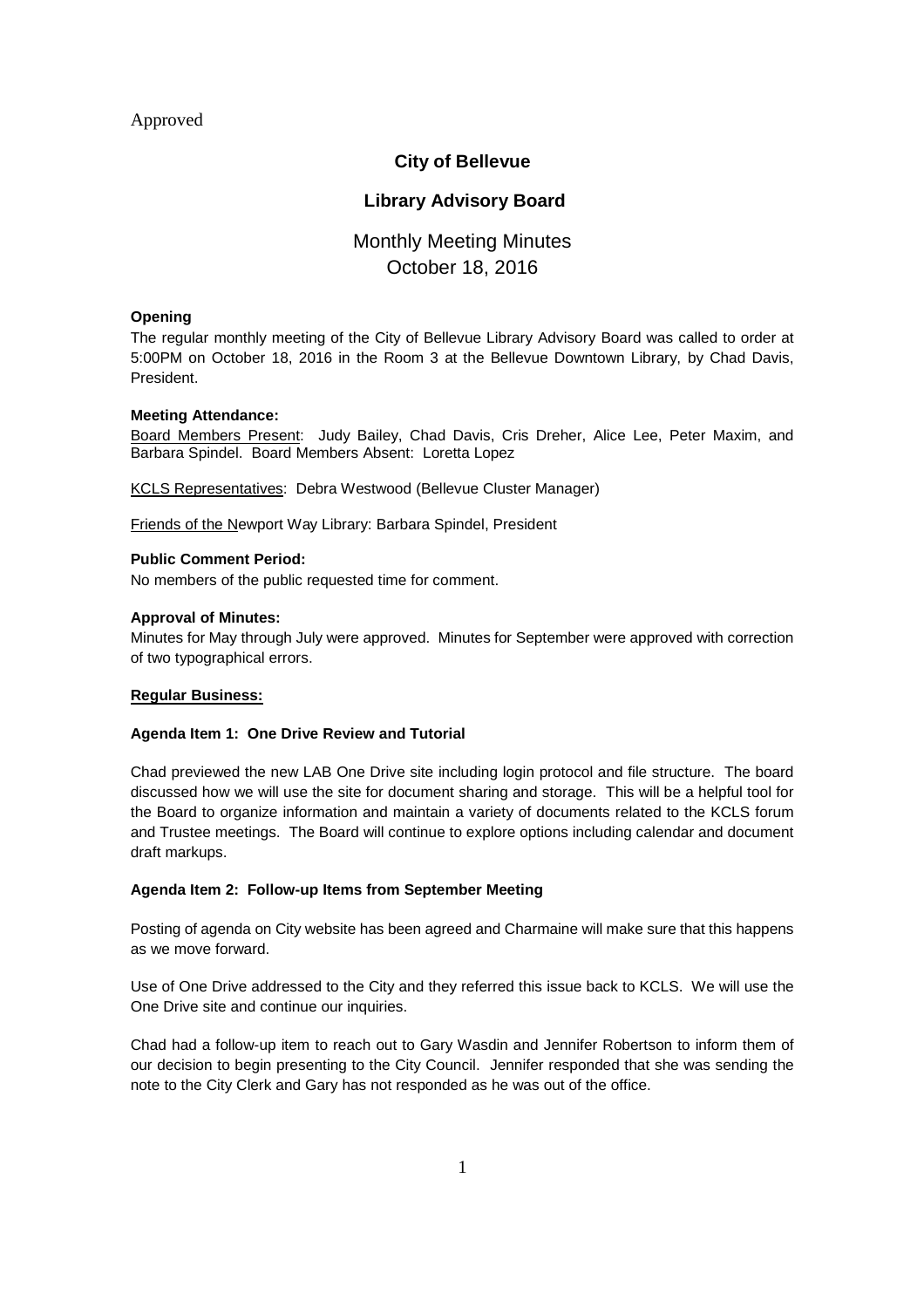## Approved

#### **Agenda Item 3: Library Advisory Forum in November**

Discussion regarding who would be attending the Forum. Most members will be attending the session in Kirkland on November 1<sup>st</sup>. Several members also will be staying for the budget session after the Forum.

#### **New Business:**

Debra Westwood presented a letter received complaining about a parking ticket a patron had received a year ago. The Board reviewed the response that was provided to the patron and agreed with the approach taken and will address the issue if a reply is received from the patron. KCLS has received one complaint about every two months and will be adding more signage regarding the policy. Parking signup will be moving to an automated system (using a tablet) and this will allow for a smoother data flow.

## **Reports:**

#### **Advisory Board Participation:**

Reports on events through the summer:

- Bellevue Art Museum Great event with significant participation. BAM sent a note to Legrand talking about how successful the activity was.
- Crossroads Farmers Market No really good connection to the Library. Needs more thought on how this could be better used. Crossroads wants the Library to have a table but the Library door is 10 feet away. Not a good use of Library staff resources.
- Food Truck Roundup Not as many people at the early part of the event as last year. Location was also not optimal (too far from the Trucks).

Was the LAB participation useful and productive? At BAM the support was greatly appreciated. At Crossroads, the Librarians appreciated the company.

Judy Bailey suggested getting a table at the senior event.

Barbara Spindel commented that our perspective and feedback to KCLS was helpful in determining their resource use.

The Board should look for opportunities at larger public events to enrich understanding of the programs that the Library has in place.

#### **KCLS Trustee Meetings:**

Barbara reported on the structure of the planning committee meetings and then specifics on the September planning meeting that focused on collections. Substantive detail on the work underway to develop a collections strategy (only two systems nationwide have these). There is a planning section on the website that has additional detail. Debra continued the discussion pointing out that there is a "weeding" program designed to move out books that have not been requested (checked out) in 10 years it is reviewed for removal to storage. Bellevue Main is applying the concept to its magazine and newspaper collections.